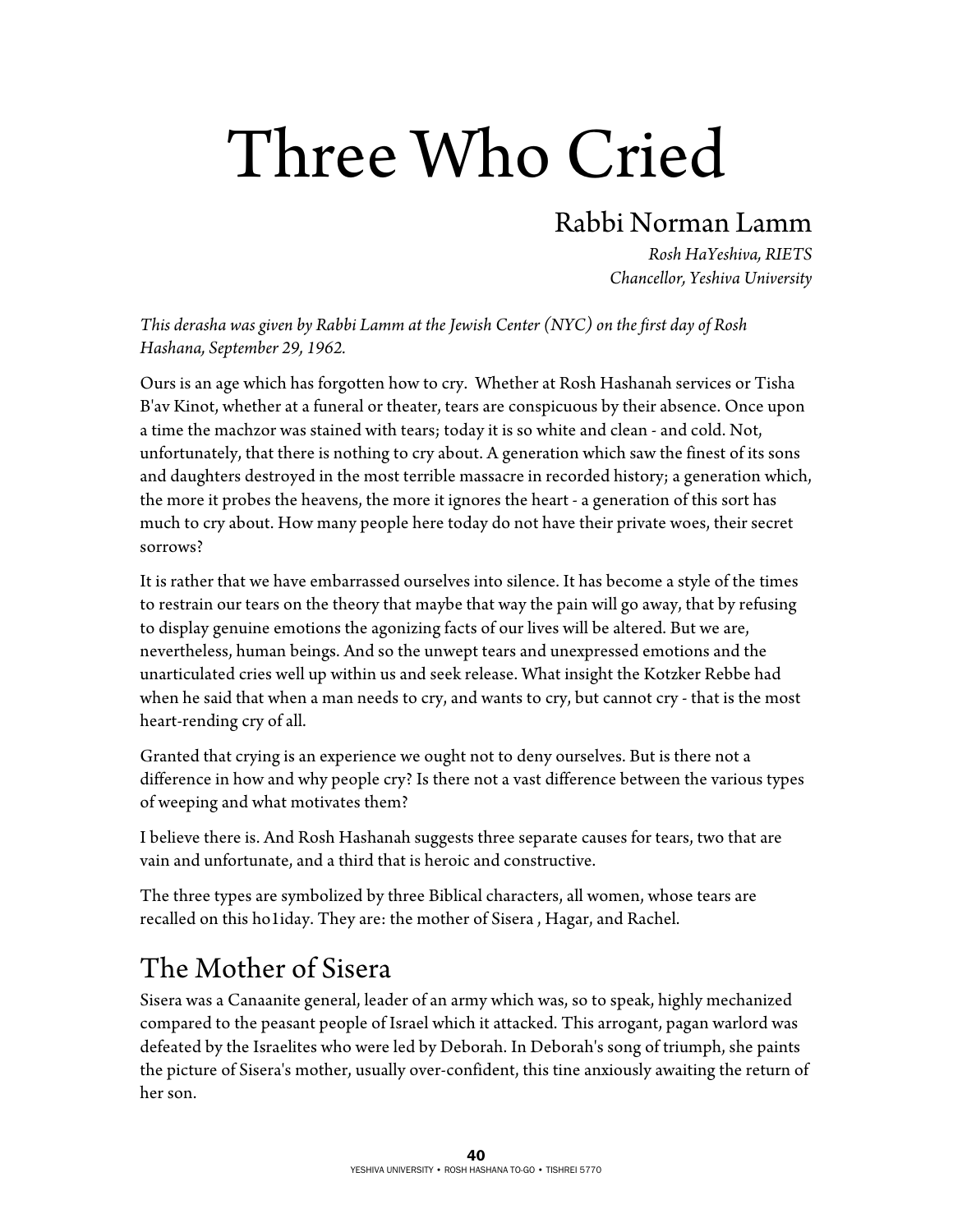*Through the window she looked forth, and peered, the mother of Sisera, through the lattice: 'Why is his chariot so long in coming? Why do the wheels of his chariots tarry? The wisest of her princesses answer her, 'Are they not finding, are they not dividing the spoil? A damsel, two damsels to every man; to Sisera a spoil of dyed garments, a spoil of dyed garments of embroidery, two dyed garments of broidery for the neck of every spoiler?'* 

#### **Shoftim 5:28-30**

בעד החלון נשקפה ותיבב אם סיסרא בעד האשנב מדוע בשש רכבו לבוא מדוע אחרו פעמי מרכבותיו: חכמות שרותיה תענינה אף היא תשיב אמריה לה: הלא ימצאו יחלקו שלל רחם רחמתים לראש גבר שלל צבעים לסיסרא שלל צבעים רקמה צבע רקמתים לצוארי שלל: **שופטים ה:כח- ל**

She peers intently out of the window, a nagging question burning within her: why is his chariot so late in coming, why do the wheels of his chariot tarry? She answers, soothing herself: my son and his soldiers are busy dividing the spoils of their great victory; they are splitting up the dyed cloths, the embroidered garments, and the damsels of conquered Israel. But the delusion cannot last forever. The truth must emerge. Her son is dead. Va-teyabev, the mother of Sisera breaks out into uncontrolled sobbing. There were 100 sobs, the Talmud<sup>22</sup> declares, and for this reason we Jews, on Rosh Hashanah, sound a total of 100 notes on the Shofar.

A beautiful, compassionate story. A shining example of historical generosity and forgiveness we relive the pain and anguish of the mother of our enemy. But were there no Jewish mothers who were bereaved of their sons in the same war? Was no Jewish blood spilt in our long history, no Jewish tears shed by grieving mothers?

What the Rabbis intended, I believe, was a moral of great significance: the mother of Sisera lived in a dream world. She refused to face reality and contemplate its bitter side. And when you live in a dream world you must expect nightmares. She had imagined that her exalted position as mother of a successful conqueror inured her to pain and tragedy **-** that was reserved only for the contemptible enemy, Israel. She was guilty of an immoral optimism, the kind of outlook that characterizes the unthinking and arrogant of all ages. Hers was a strutting and pompous dream which collapsed under the weight of its own illusions. And this indeed is what the shofar and Rosh Hashanah remind us of: there is a yom hadin, a Day of Judgment and accounting. Al tityaesh min ha-paraniot. Do not go through life blithely ignoring consequences which you dread. He who sits on top of the world has no assurance that his world will not collapse under him. Absolute security is a myth. Life is not as certain, as guaranteed as the haughty, unreflective mentality of a mother of Sisera lead her to believe. Beware of such vain and dangerous illusions.

Do we not know in our own lives the kind of mentality that discovers its smugness and self confidence punctured, only when it is too late? We see it in international affairs, as when our government naively assumed that Communism could never gain a foothold on this continent -

 $\overline{a}$ 

<sup>22</sup> Rosh Hashana 33b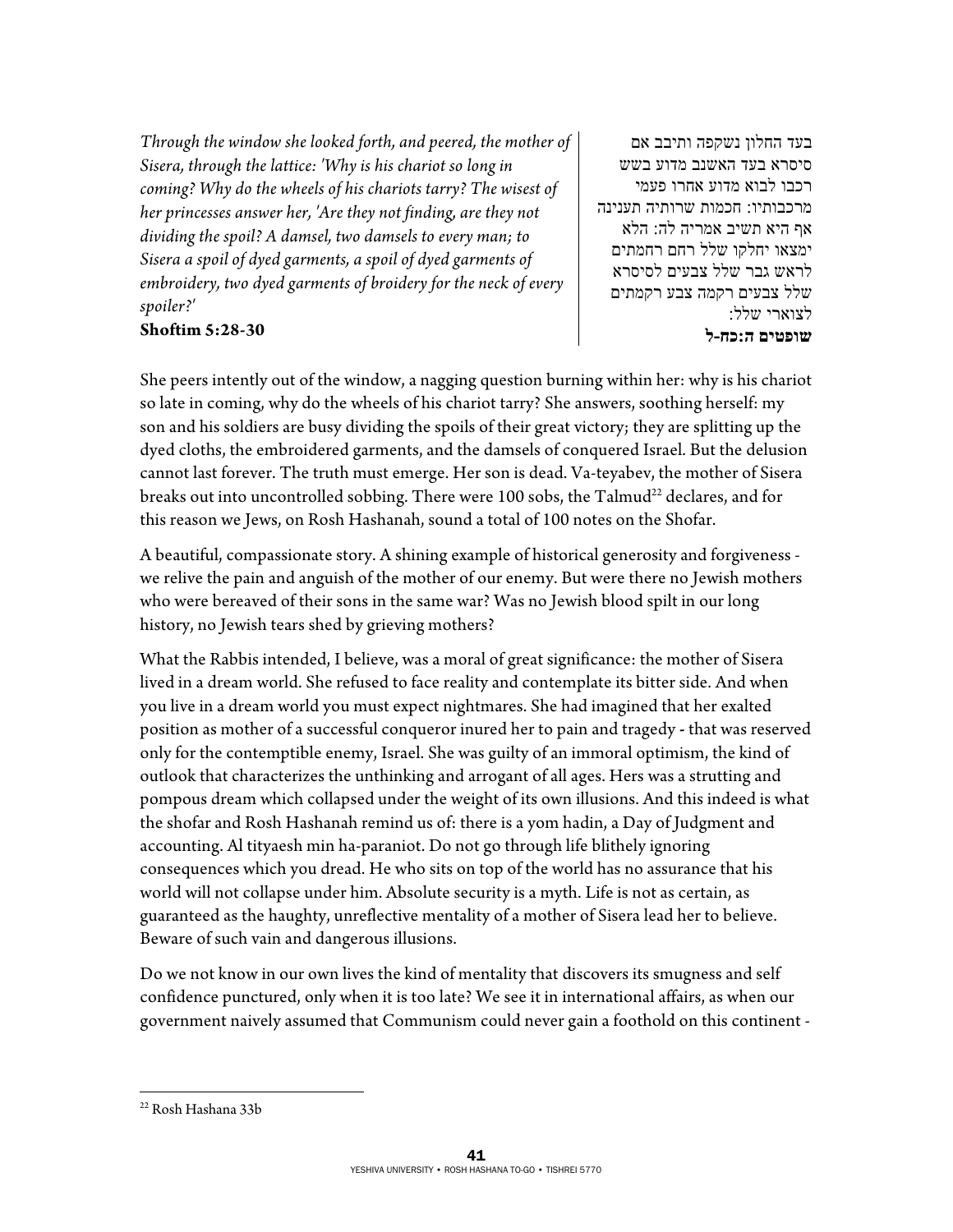so we neglected the masses of Cuba, we supported tyranny, we ignored the oppressed population - and now we have Castro and his Russian allies 90 miles off our coast. Va-teyabev.

The couple who neglect to seek advice for their serious problems; the man who ignores medical symptoms he inwardly fears; the mother who notices her children going off in the wrong path, and says and does nothing - all of them lull themselves with false balm, assuring themselves that all is really well and nothing will be wrong. Va-teyabev - how pitiful the tears that are so futilely shed when, later, there is divorce, and incurable illness, and a child gone astray. Broken homes, broken bodies, broken hearts - all in the inglorious tradition of Sisera's mother. Rosh Hashanah reminds of this, tells us that nothing in life is guaranteed, that by ignoring danger you invite it, and that better face reality now than cry vainly later.

## Hagar

*And the water in the bottle was spent, and she cast the child under one of the shrubs. And she went, and sat her down over against him a good way off, as it were a bow-shot; for she said: 'Let me not look upon the death of the child.' And she sat over against him, and lifted up her voice, and wept.*  **Bereishit 21:15-16** 

ויכלו המים מן החמת ותשלך את הילד תחת אחד השיחם: ותלך ותשב לה מנגד הרחק כמטחוי קשת כי אמרה אל אראה במות הילד ותשב מנגד ותשא את קלה ותבך: **בראשית כא:טו- טז**

Hagar was the second of the three who cried. We read about her in the Torah portion of the first day of Rosh Hashana. You recall that she was the servant of Sarah whom Abraham, at Sarah's behest, banished from his home. She took her child Ishmael into the desert, and when the water in her jug gave out, she cast the child away, pathetically saying she did not want to see him die. And she raised her voice and cried. No attempt to save the child, no looking for an oasis - which factually was there, before her eyes - no real effort at changing her dangerous situation. She merely raises her voice and cries - it is the cry of desperation, a morbid, fatalistic pessimism. Hers is a "realism" that leads to resignation. Unlike Sisera's mother, she sees the "facts" only too clearly. Hagar beholds the great desert of life - and submits to it.

Rosh Hashanah reminds us of this weeping too. Just as it discourages us from harboring the dangerous illusions of total security, so it warns us off from the equally dangerous fatalism of a Hagar, the hopelessness that paralyzes all will and initiative. By recalling these tears, we learn to avoid living so that we too will be forced to shed them.

And how important that advice is. Take the matter of the danger to the future of humanity from nuclear war. Most of us are under the impression that the majority of people are indifferent to its ghastly possibility; that they never consider such horrors as real.

I believe, however, that the reverse is true. Contemporary man's attitude to the A-Bomb is not that of Sisera's mother, but of Hagar. If they do not discuss it, it is because deep down, psychologically, they have already given up and accepted it. They have surrendered and have the feeling that they are living in the end of tine.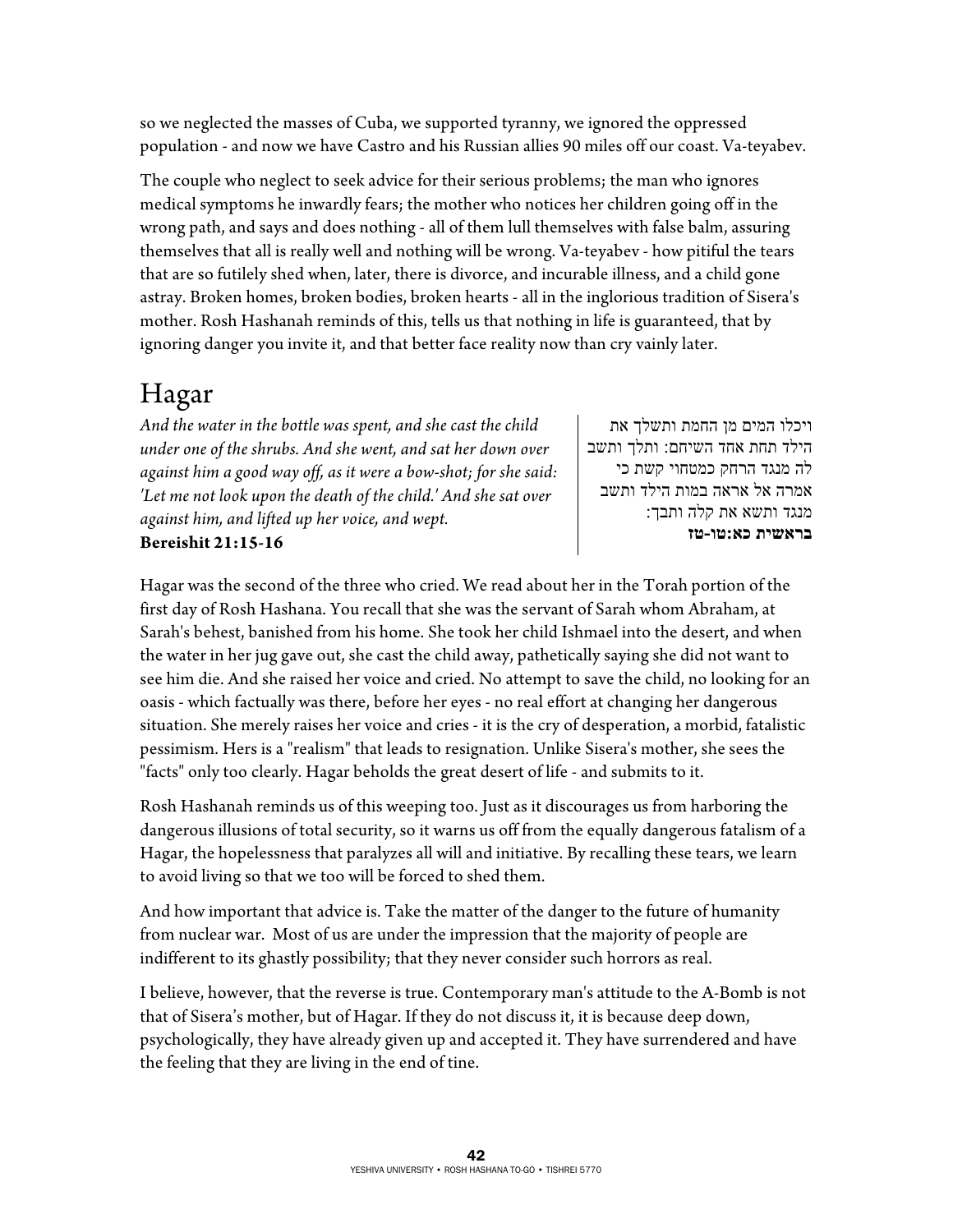The results, morally speaking, are disastrous. If there is no future, then the present loses all value. If there is nothing to build for, there is nothing to live for. If death is certain and universal, then, like Esav, let us sell our birthright to fill our stomachs. If, as the cynics quoted by Isaiah said, "machar namus", tomorrow we die, then indeed "let us eat and drink and be merry" - and forgo any serious purpose in life.

This, then, is the result of the Hagar-mentality in its fatalism, its absolute hopelessness in the face of adversity. It is the type of mind which, seeing before it the desert is so overwhelmed by it that it stretches out and prepares to die with a whimper. And in that interval between despair and death - is it worth being temperate or sober or chaste or law-abiding or pure? The tears of Hagar and her whole frame of mind suggest a despair of which is born delinquency.

Both these approaches are dangerously wrong. A society, like an individual, which alternates between the moods of exhilaration and depression, em Sisera and Hagar, shows symptoms of moral mania and spiritual psychosis. Neither the one weeping nor the other is for us. Rather it is the tears of a Jewish mother which inspire s us this day.

# Rachel

The third woman who cried is Rachel. We read of her in the Haftorah of the second day of Rosh Hashana, in what is one of the most moving passages and most stirring images in all literature. Jeremiah describes Mother Rachel crying from her grave over her children who are banished from their homes into exile.

| Thus saith the Lord: a voice is heard in Ramah,              | כה אמר ה' קול ברמה נשמע נהי בכי |
|--------------------------------------------------------------|---------------------------------|
| lamentation and bitter weeping; it is Rachel weeping for her | תמרורים רחל מבכה על בניה מאנה   |
| children; she refuses to be comforted for her children,      | להנחם על בניה כי איננו:         |
| because they are not.                                        | ירמיהו לא:יד                    |
| Yirmiyahu 31:14                                              |                                 |

Here is a woman whose tears have moved history. Unlike Sisera's mother, they do not come from living an easy life and deluding herself into imagining that a day of reckoning will never come. Rachel lived a hard life and a brief one; she knew trouble and anguish. She sees her children going into exile and recognizes the bitterness of reality.

But unlike Hagar, she refuses to bow to these realities. So Meianah le 'hinachem, she refuses to submit, she refuses to adjust, she refuses to accept exile and destruction as the last word. Her cry, her tears, her protest to God, are the characteristic of the Jew throughout all time. The Jewish soul beholds reality in all its ugliness, but sets out to transform it. The tears of Rachel are the tears of a gallant soul who will not yield to the world but rather will make the world yield to it, though it may take centuries. They are not the tears of vain sentiment and self-pity, but of powerful protest; they are a sign not of weakness but of strength; not of resignation or frustration, but of determination. The tears of an em Sissra or a Hagar are the end of their story; for Rachel it is a beginning. To Rachel's cry there cone s an answer: Koh amar haShem, thus saith the Lord, min'i kolekh mi bekhi va feinayikh mi-dimah, refrain thy voice from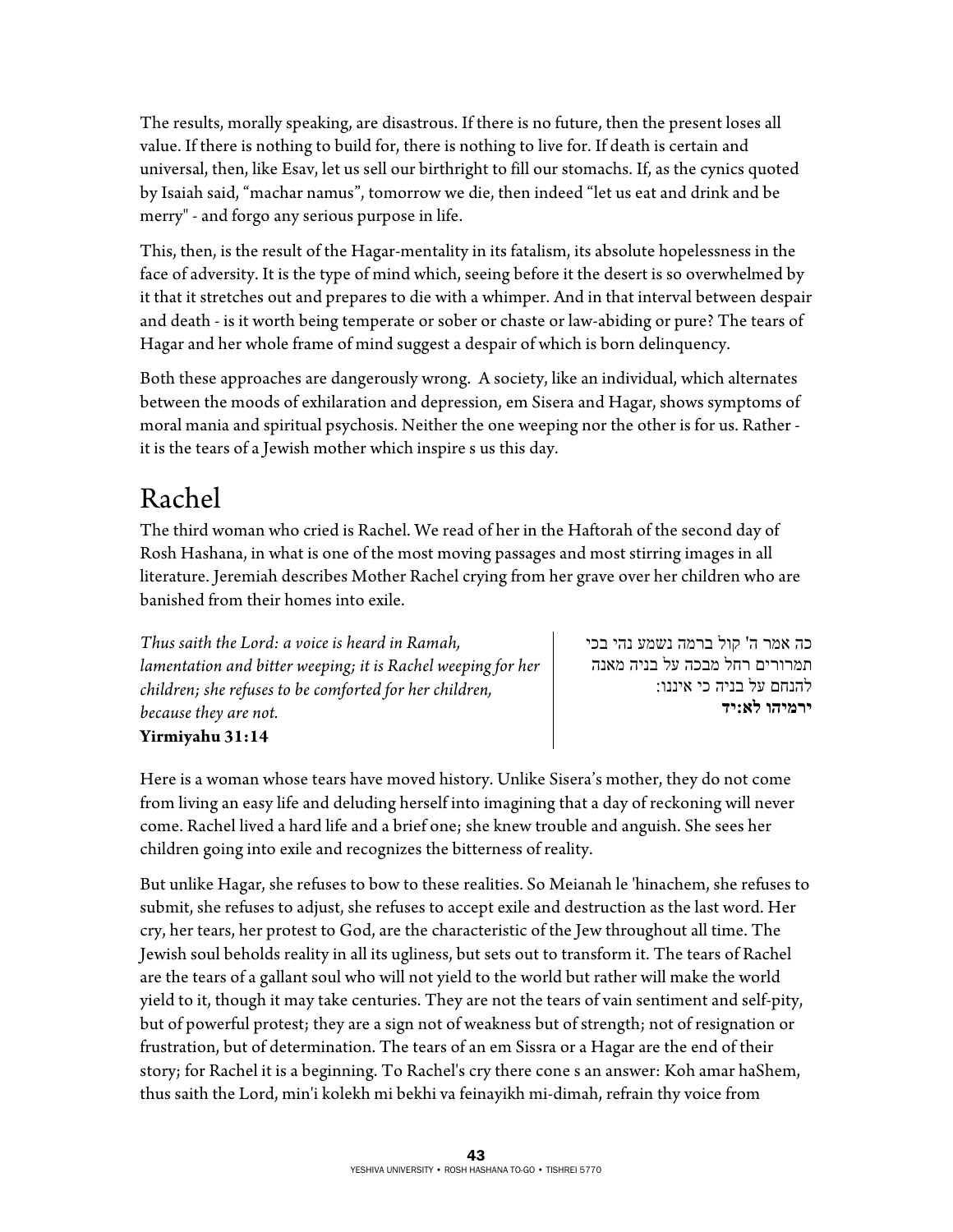weeping, and thine eyes from tears, for thy work shall be rewarded, saith the Lord, and thy children shall come back from the land of the enemy; and there is hope for thy future, saith the Lord, and va shavu banim li-gevulam, thy children shall return home. The Jewish attitude, symbolized by Rachel's crying, is one which steers clear of the extreme of ignoring facts and that of surrendering to them. Judaism teaches, in the language of the Kabbalah, that the itrauta di-le leila, the impulse from above, or divine assistance, can only come in response to the itra'uta di-le'tat, human initiative. For G-d helps those who help themselves - and G-d help those who don't.

Has not this Rachel-mentality distinguished the authentic Jew throughout the ages? Are not her heroic tears our saving grace even today? We did not rely on Britain or the U.S.A. or the League of Nations or the U.N. to take care of us, assuming in naive and idolatrous optimism that all will be well with us. We knew the harsh realities of creating an old people anew on a renewed land – with ancient enemies waiting to devour us. But Jews fought. They went into battle inspired by the tears of a Rachel who is meianah le 'hinachem, refusing to accept defeat, refusing to acknowledge surrender, refusing to submit to overwhelming odds. That is why ve'shavu banim li-gevulam; that is why there is an Israel today.

Fourteen or fifteen years ago, the great question was Palestine or the State of Israel. Today two other central questions present themselves to us Jews, questions equally as significant as that of Israel.

The first is Russian Jewry. There is, at present, not too much we can do about it. We must recognize the brutal facts, the wily and cunning enemy we are dealing with, and the incalculably tragic results of a generation of Russian Jews denied any and all Jewish education. But we must vow never to give up hope. Maianah le'hinachem. We must apply pressure. We must talk of them and inquire about them. We must never despair, but rather prepare for their eventual release and return to the House of Israel.

But the second is one we can do much about- and that is the most momentous issue in the Jewish life of this generation - the future of American Jewry. Here the attitude we take can determine whether we shall survive and thrive or, Heaven forbid, eventually vanish without a trace.

If we adopt the genuinely Jewish approach of a Rachel, then there is hope for us. We dare not consider the complacent ideas of those who foolishly tell us that all is well and there is no cause for worry - those who, imbued with the same opiate that dulled the mind of Sisera's mother, are blind to the densely negative features of American-Jewish life: inter-marriage, vast ignorance of the most elementary aspects of Judaism, a desire to mimic the non-Jews, and a growing vacuum in the lives of our children.

Yet, at the same time, we dare not take a Hagar like attitude and assume that things are so far gone that nothing will avail. The pessimists are blind to the resurgence and growing independence of Orthodoxy; the spreading Jewish Day School movement; the growing and developing Yeshiva University; the flourishing Hebrew book industries. Either attitude,